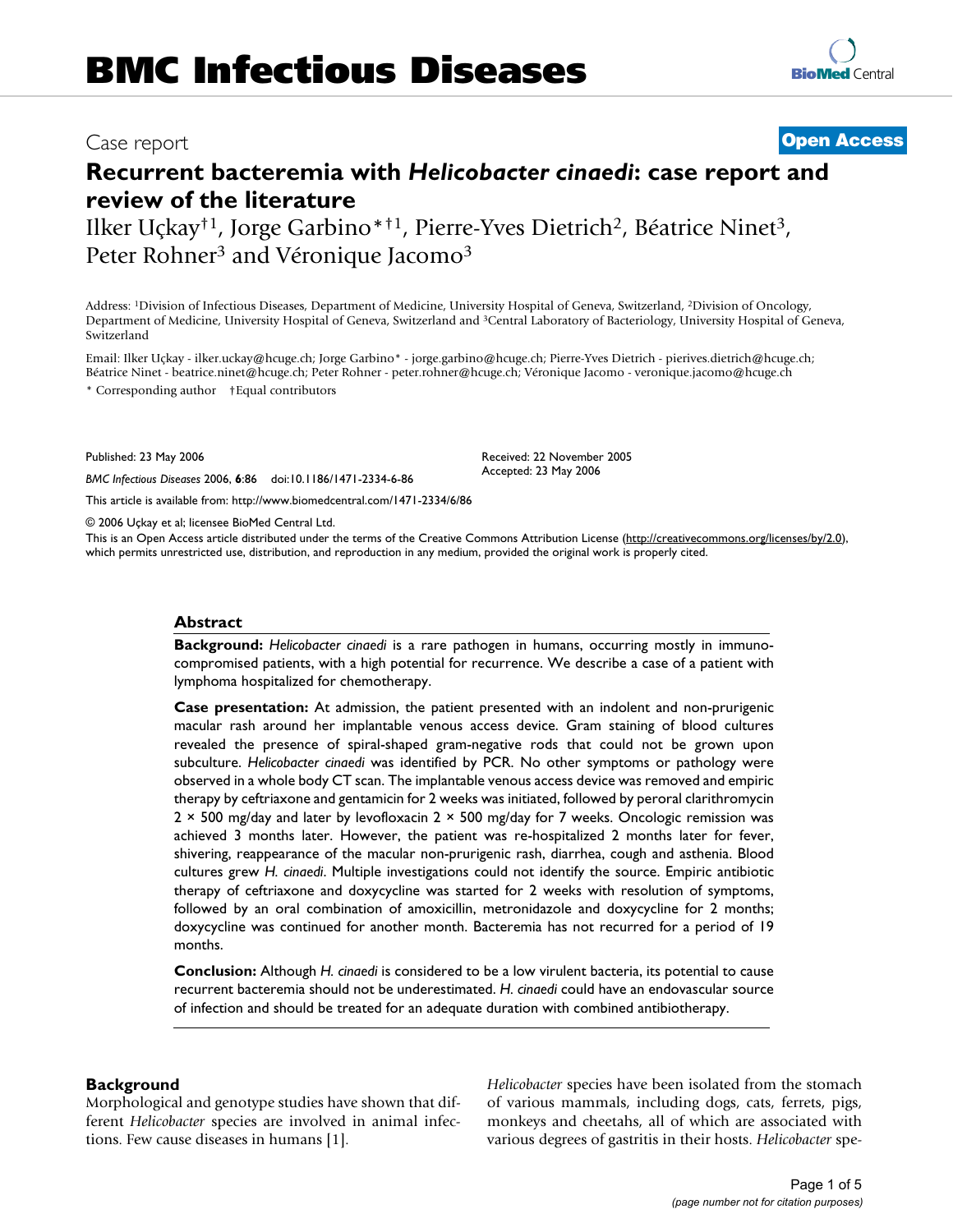

Figure 1 Figure 1A: Acridine Orange staining: spiral bacterium. Figure 1B: Gram-negative rods.

cies have also been isolated from the intestinal tracts of humans, animals, and birds [2,[3](#page-4-0)]. The isolation of *Helicobacter cinaedi* from the colon, liver, and mesenteric lymph nodes of monkeys confirmed its association with hepatitis and colitis in monkeys [4].

Recent studies suggest that *Helicobacter* spp. are involved in cholesterol gallstones in mice and perhaps in humans [5].

*Helicobacter cinaedi*, formerly named *Campylobacter cinaedi*, is an unusual species in some reported series in the literature [\[6\]](#page-4-1). This pathogen is found predominantly in severely immuno-compromised patients, such as cancer or AIDS patients. It often causes a non-lethal disease with a high potential for recurrence, requiring long antibiotic therapy for several months. *H. cinaedi* is difficult to grow on traditional culture media. In the majority of cases, diagnosis is possible by PCR. The source of infection is assumed to be intestinal, the hosts are a wide range of animals, especially hamsters. Asymptomatic carriage and infection in immuno-competent patients also occur.

In this report we describe a case of recurrent bacteremia with skin involvement in a patient undergoing chemotherapy; this is a rare clinical presentation. The clinical aspects, therapy pitfalls, a review of the literature and microbiological difficulties are discussed.

## **Case presentation**

A 53-year-old Caucasian woman without past medical history was hospitalized in August 2003 in our institution because of crippling ischialgic pain in her left leg. Investigations revealed a lesion in the left paravertebral and epidural region of the lumbar spine infiltrating the ipsilateral psoas without metastasis.

Because of exacerbated pain, the appearance of pariesis (difficulty with dorsal flexion of the foot) in her left leg and a large number of differential diagnosis, resection of the paravertebral mass was performed and a portacath was inserted. Histological examination showed a large Bcell lymphoma stage IE. Four cycles of chemotherapy were scheduled with cyclophosphamide, doxorubicin, vincristine and prednisolone in association with methotrexate and monoclonal anti-CD20 antibody. The patient tolerated the first cycle well; agranulocytosis appeared for 4 days (neutrophil count 180 g/l). The leg paresis subsided completely.

At admission for the second cycle of chemotherapy in September 2003, a transient pink macular rash appeared around the skin orifice of the implantable venous access device. No other clinical symptoms were present. Laboratory examinations revealed a C-reactive protein (CRP) of 29 mg/l and a left shift in the leukocyte count of 8%. This slight inflammation could not be explained by the lymphoma alone since previous CRP values were within the normal range. Blood cultures were performed. The rash disappeared spontaneously and the patient became asymptomatic.

Blood cultures were performed using an automated blood culture system (Bactec 9240 Becton Dickinson Diagnostic Instrument Systems, Sparks, MD, USA).

A positive aerobic blood culture vial was indicated after 3 days of incubation. Anaerobic cultures were negative. Gram staining was negative, but Acridine Orange staining revealed a spiral bacterium (figure 1A). Subculture of the positive vials was performed on blood agar plates and chocolate media incubated in a micro-aerobic (5%  $O<sub>2</sub>$ , 5 to 10%  $H_2$ ) and an anaerobic atmosphere at 35 $^{\circ}$ C, generated with incubation jars in atmosphere generators (GENbox, bioMèrieux SA, Lyon, France). All subcultures remained negative after 5 days, therefore PCR and subsequent sequencing of the 16S rRNA gene was performed on the positive broth. The definitive identification of *H. cinaedi* was achieved by sequencing the product of PCR based on the data of 16S rRNA comparing the nucleotide sequence homology with the GenBank database, where a 99.6% homology was found with *H. cinaedi* (accession number AF 426158). We used the following primer sequences: Primer b 162 5' GAG AGT TTG ATC XTG GCT CAG 3' (Microsynth GmBH) (-20°C). Primer BR-16SR 5' CGC TCG TTG CGG GAC TTA A 3'(Microsynth GmBH) (-  $20^{\circ}$ C).

Additional blood cultures indicated the presence of the same micro-organism and empiric antibiotic therapy with intravenous ceftriaxone  $1 \times 2$  g/day and a catheter lock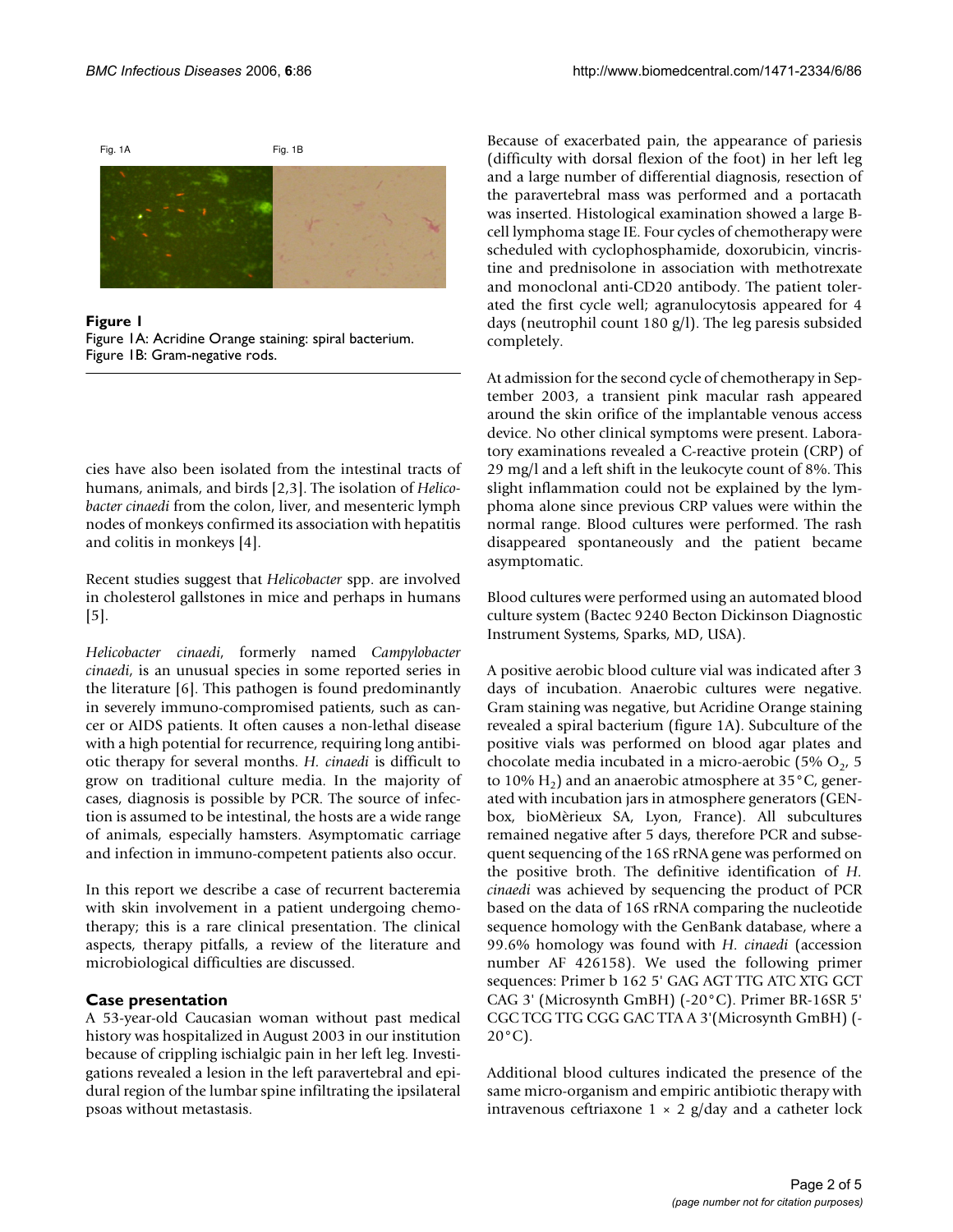technique with gentamicin 5 mg/day was administered for 2 weeks.

Despite significant regression of all inflammatory parameters, control blood cultures remained positive for the same organism. The implantable venous access device was removed since an infection of the central vascular access was suspected in absence of another clinical symptoms. Cultures of the implantable venous access device remained negative but bacteremia persisted for another 4 days suggesting another source. However, no other source was found. A whole body computer tomography (CT) scan did not reveal any suspect lesions. Magnetic resonance imaging (MRI), performed due to a headache, revealed an aneurysm, 8 mm in diameter, in the left posterior communicating artery (P2-P3). Coiling was performed with the placement of a detachable platinum coil, believed to be less susceptible to infections than other metals. Discussion arose whether this aneurysm could be of mycotic or congenital origin. No biopsy for histological analysis could be obtained and no previous cerebral images existed. The presence of an aneurysm in a region known for congenital aneurisms led us to diagnose a congenital origin.

After the intravenous treatment, an oral regimen of clarithromycin 2  $\times$  500 mg/day followed by levofloxacin 2  $\times$ 500 mg/day was administered for 7 weeks.

The patient underwent three cycles of chemotherapy and 40 Gy of radiotherapy. In January 2004, the patient was considered to be in complete remission with good clinical evolution and she returned to work; the only complaint was symmetric arthralgia in the elbows and knees of unknown origin.

However, in March 2004, the patient was re-hospitalized due to a fever (39°C), shivering, watery diarrhea, vomiting, fatigue, unproductive cough, and a diffuse, red, macular, patchy cutaneous rash all over the body with the exception of mucosal surfaces. The initial suspicion of a viral infection was revised 5 days later when a spiral gramnegative rod was detected in the blood cultures. The CD4 count revealed 290 cells/mm3 attributed to her chemotherapeutic immuno-compromised state. During this second episode of bacteremia, positive blood cultures again revealed a spiral, helical gram-negative rod (figure 1B). This time, subcultures were successful; colonies grew on blood agar incubated in a micro-aerobic (5%  $O_2$ ) atmosphere. Again, the identification of *H. cinaedi* was obtained by PCR and sequencing of the 16S rRNA gene.

Minimal inhibitory concentrations (MIC) of potentially active antimicrobials were determined on blood agar incubated micro-aerobically at 35°C with the E-test

method for clarithromycin, ciprofloxacin, erythromycin, trimethoprim-sulfamethoxazole, metronidazole and amoxicillin. Interpretation of susceptibility in vitro was based on the NCCLS guidelines for *H. pylori* for clarithromycin, and on published reports for metronidazole and amoxicillin [7,8]. For the other antibiotics, the interpretation was based on the NCCLS guidelines for gram-negative bacilli. The strain was susceptible to amoxicillin (MIC  $= 0.75$  mg/l) and to metronidazole (MIC  $= 0.25$  mg/l), intermediate to clarithromycin (MIC = 3 mg/l) and resistant to the other antibiotics tested (erythromycin, trimethoprim-sulfamethoxazole and ciprofloxacin).

After 2 weeks of successful intravenous ceftriaxone  $1 \times 2$  g/ day and peroral doxycycline  $2 \times 100$  mg/day therapy, this regimen was changed to a peroral outpatient treatment. The patient received doxycycline  $2 \times 100$  mg/day, metronidazole  $3 \times 500$  mg/day and amoxicillin  $3 \times 750$  mg/day for 2 months followed by doxycycline alone for a third month, following an empiric eradication therapy for *Helicobacter pylori*. The patient had a good laboratory and clinical response.

Multiple examinations were repeated in order to detect the possible source of the recurrent infections, such as whole body CT scan, transesophageal echocardiography, bacterial stool cultures, colonoscopy with multiple biopsies, bone scintigraphy and cerebral angiographic MRI. No pathology, no recurrent neoplastic disease or cerebral aneurysms were found. An unspecific inflammation was seen in the colonoscopy without histological evidence of bacterial infection. This observation was attributed to the patient's post-irradiation status. Further investigations were abandoned due to the favorable progress under antibiotic therapy. The source of the recurrent infection could not be identified but was presumed to be either of endovascular or intestinal origin.

In November 2005, 19 months after the recurrence, the patient is in complete remission and in good clinical condition.

## **Discussion**

Like other non-pylori *Helicobacters*, *H. cinaedi* is an unusual pathogen in humans and difficult to culture with the normal routine procedures. Since the first cases of proctocolitis in male AIDS patients were described in 1985 [[9](#page-4-2)], several other cases have been reported in the literature. Asymptomatic carriage certainly occurs. The micro-organism, considered to be enterohepatic, seems to have a low degree of virulence. It is regarded as an opportunist. Recently, Taylor et al. [10] reported for the first time an important putative virulence factor in *H. cinaedi* confirmed by the production of cytolethal distending toxin, which causes distention in cells and arrest in the G2/M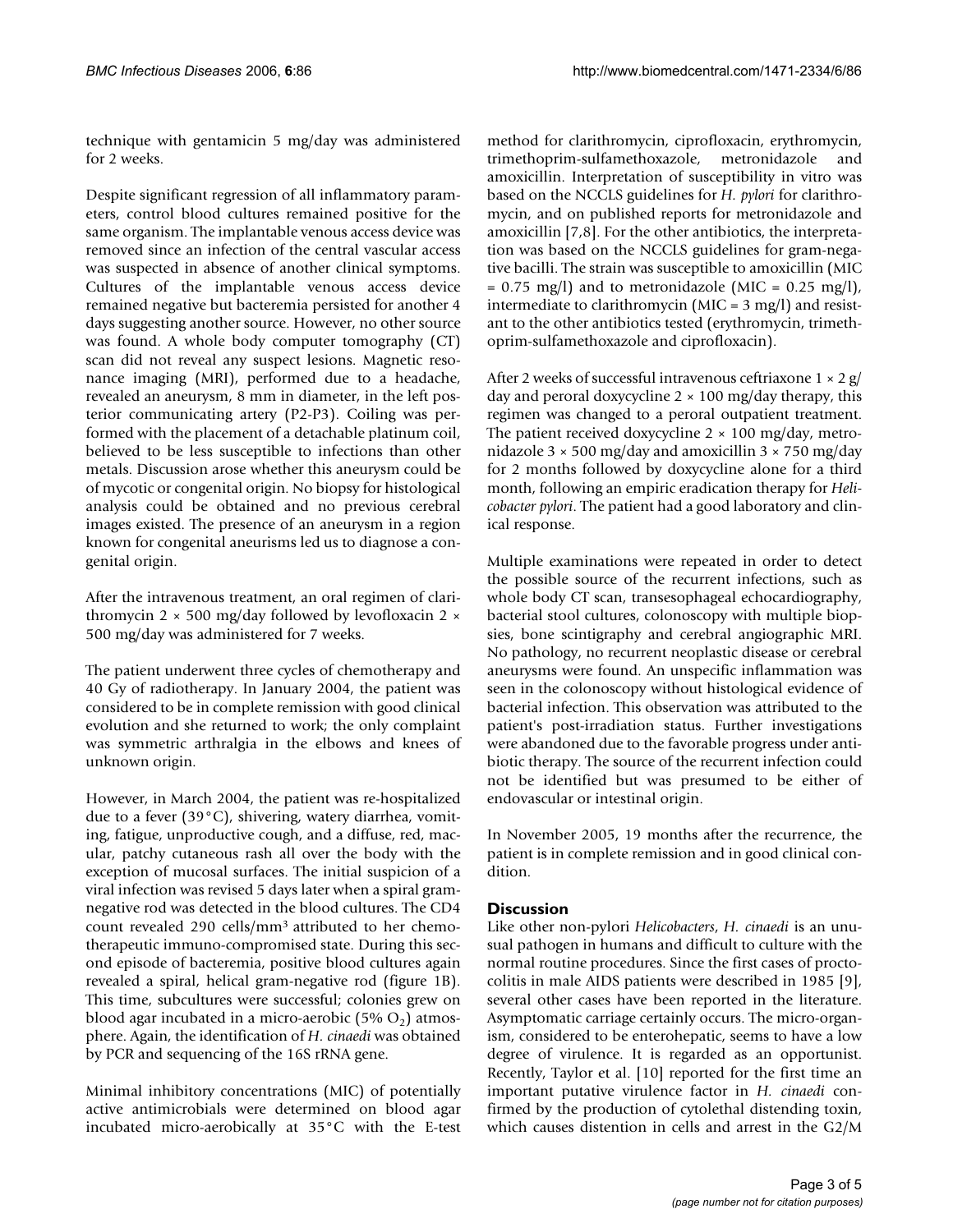phase of cell division. Also motility by means of flagella is generally regarded as a virulence determinant in *Helicobacter* and *Campylobacter* species. *H. cinaedi* shares the production of cytolethal distending toxin with other enteric pathogenic species. *H. cinaedi* may cause symptomatic diseases in immuno-compromised patients, such as those with HIV, cancer or after transplantation [\[9,](#page-4-2)[11](#page-4-3)-18].

Rare cases of disease in immuno-competent patients have been reported [19[,20](#page-4-4)]: a patient with bacteremia and arthritis [19] or erysipelas [[20](#page-4-4)], several patients with recurrent fever and rash [[11\]](#page-4-3), and in neonates [21]. Interestingly, all immuno-competent patients and neonates with *H. cinaedi* disease had been in contact with animals [19]. Other cases of bacteremia in immuno-compromised patients after renal failure [22] and X-linked agammaglobulinemia [23] have also been published in the literature.

The route of infection is rarely known, and presumed to be oral. As a reservoir, *H. cinaedi* has been identified in many animals, for example, rats, hamsters, dogs, cats, foxes, poultry, wild birds, and monkeys. Hamsters, in particular, are known to be a common natural reservoir [24]. The role of the micro-organism in these animal hosts is unknown. Interestingly, our patient's daughter, living in the same household, fed her pet snake with rats. The snake died several months before the mother's illness. Perhaps both mother and daughter have been asymptomatically infected for a long time by the rats the snake was fed with. Rats are known to be carriers of *H. cinaedi* [25]. Symptoms could have emerged in the mother after immuno-suppressive chemotherapy. We assume that the patient would not have experienced the *H. cinaedi* infection without the associated lymphoma and the chemotherapy. Cultures from the daughter were not possible to perform.

*H. cinaedi* infections may present various clinical manifestations, ranging from proctocolitis [\[9\]](#page-4-2), gastroenteritis [26], meningitis in neonates [21], localized pain [\[27](#page-4-5)], rash, or bacteremia [13]. The more immuno-compromised the patients, the more severe are the symptoms. Nevertheless, Kiehlbauch et al. [\[11\]](#page-4-3) reported that two symptoms are predominant, namely fever and rash [\[11](#page-4-3)]. Our case presented both symptoms, whereas the additional symptoms of diarrhea and arthralgia are less frequently reported [[11\]](#page-4-3). In our case, *H. cinaedi* could not be isolated from the colonoscopic biopsies and stool cultures. Other infectious agents could not be identified in the stool cultures.

The origin of the first bacteremia in our case remains unknown but we have assumed it to be the gastrointestinal tract since the mucosal cells have been damaged by combined chemo- and radiotherapy.

Our investigations revealed a cerebral aneurysm of the posterior communicating artery. Its localization and its single status indicate a possible congenital origin. No new aneurysms or change in size were observed during the second episode of bacteremia. A whole body angiography of the large arteries did not reveal an endovascular origin.

*H. cinaedi* is a fastidious organism, rendering microbiological diagnosis difficult. It rarely grows on traditional culture media [25]. At best, growth may be obtained on rich, non-selective media (blood or chocolate agar) incubated in a micro-aerobic (5%  $O_2$ ) atmosphere at 35°C [[11](#page-4-3)]. The diagnosis is mainly established by gene amplification techniques such as PCR and subsequent sequencing [28]. With these techniques, however, antimicrobial susceptibility in vitro cannot be determined.

No clear guidelines are available in the literature concerning the choice or duration of antibiotic therapy. Many antibiotic agents, alone or in combination, have been successfully used, such as penicillin, ampicillin, cefazolin, erythromycin, ciprofloxacin, aminoglycosides, tetracyclines and rifampicin [\[11](#page-4-3),19,21[,29](#page-4-6)]. A large review of 23 cases of bacteremia reported that penicillins, tetracycline, and aminogylcosides are more effective than cephalosporins, erythromycin, or ciprofloxacin. Erythromycin resistant *H. cinaedi* has also been identified [30]. Quinolones alone may not completely eradicate *H. cinaedi*, which explains the frequent reports of recurrent disease after quinolone monotherapy [[11\]](#page-4-3).

The reported duration of antibiotherapy for *H. cinaedi* bacteremia ranges from 10 days to 12 weeks [19[,29\]](#page-4-6). Due to the frequent recurrences, prolonged antibiotic treatment is necessary [\[11-](#page-4-3)13]. In our case, a 2-week course of combined antibiotherapy with ceftriaxone and gentamicin, followed by 5 weeks of peroral clarithromycin and levofloxacin was not able to eradicate the microorganism despite its susceptibility in vitro. Other possible reasons that could explain the recurrent illness were excluded, such as malabsorption, suspected malcompliance or macroscopic intestinal lesions. We therefore chose to treat the second recurrent episode for a sufficiently long 3-month period; so far it has been successful.

## **Conclusion**

In conclusion, we report that recurrent bacteremia due to *H. cinaedi* without any anatomic lesion may occur; the micro-organism may re-emerge and prolonged antibiotic treatment is necessary. Optimal antimicrobial treatment and its duration remain to be established.

## **Competing interests**

The author(s) declare that they have no competing interests.